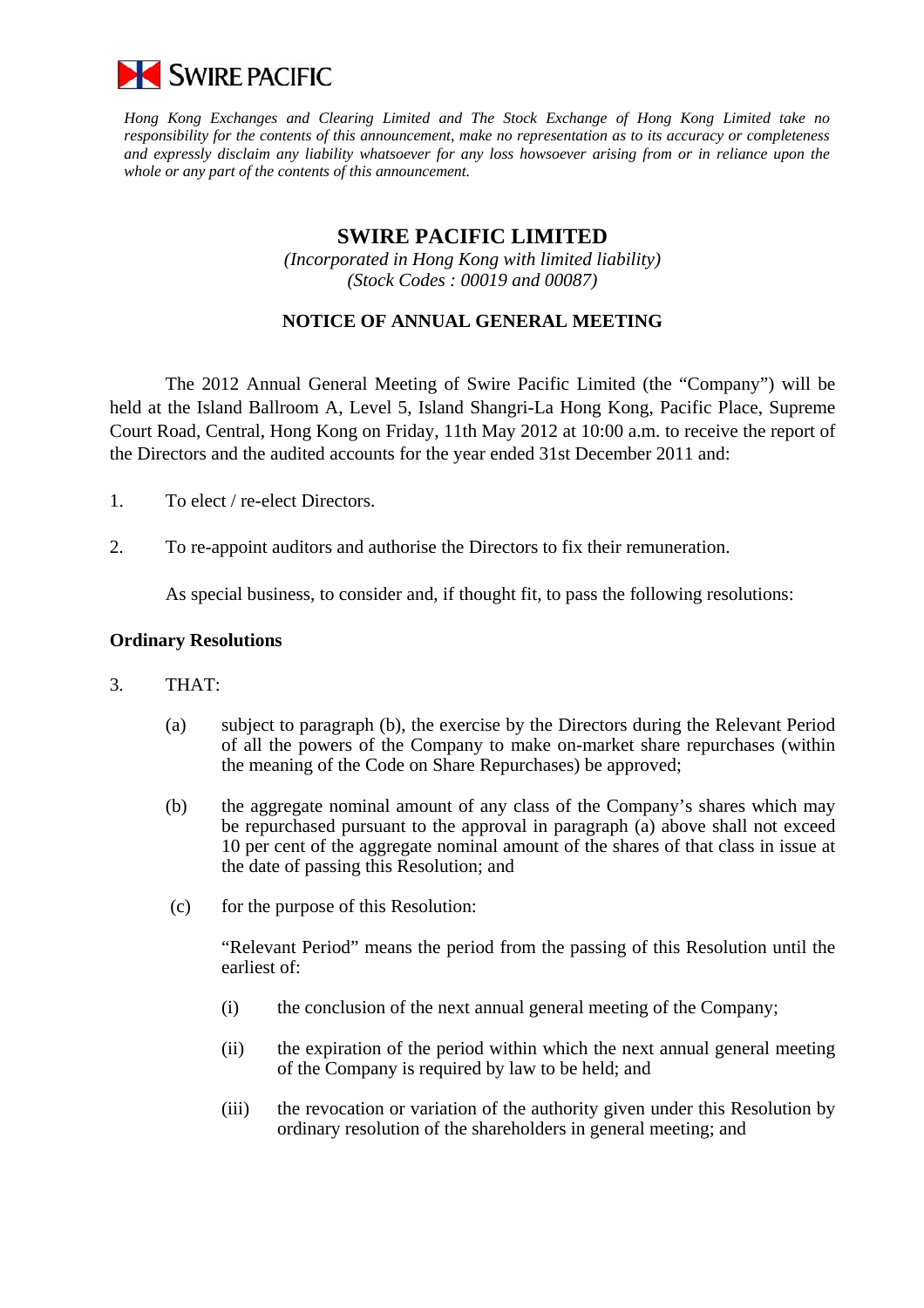

references to "shares" include securities which carry a right to subscribe for or purchase shares.

- 4. THAT:
	- (a) subject to paragraph (b), the exercise by the Directors during the Relevant Period of all the powers of the Company to allot, issue and deal with additional shares and to make or grant offers, agreements and options which will or might require the exercise of such powers during or after the end of the Relevant Period be approved;
	- (b) the aggregate nominal amount of shares of any class allotted or agreed conditionally or unconditionally to be allotted (whether pursuant to an option or otherwise) by the Directors pursuant to the approval in paragraph (a), otherwise than pursuant to (i) a Rights Issue or (ii) any scrip dividend or similar arrangement providing for the allotment of shares in lieu of the whole or part of a dividend on shares, shall not exceed the aggregate of 20 per cent of the aggregate nominal amount of the shares of that class in issue at the date of passing this Resolution provided that the aggregate nominal amount of the shares of any class so allotted (or so agreed conditionally or unconditionally to be allotted) pursuant to this Resolution wholly for cash shall not exceed 5 per cent of the aggregate nominal amount of the shares of that class in issue at the date of passing this Resolution; and
	- (c) for the purpose of this Resolution:

"Relevant Period" means the period from the passing of this Resolution until the earliest of:

- (i) the conclusion of the next annual general meeting of the Company;
- (ii) the expiration of the period within which the next annual general meeting of the Company is required by law to be held; and
- (iii) the revocation or variation of the authority given under this Resolution by ordinary resolution of the shareholders in general meeting; and

 "Rights Issue" means an offer of shares to holders of shares or any class thereof on the register on a fixed record date in proportion to their then holdings of such shares or class thereof (subject to such exclusion or other arrangements as the Directors may deem necessary or expedient in relation to fractional entitlements or having regard to any restrictions or obligations under the laws of, or the requirements of any recognised regulatory body or any stock exchange in, any territory outside Hong Kong).

> By order of the Board **David Fu**  Secretary

Hong Kong, 11th April 2012